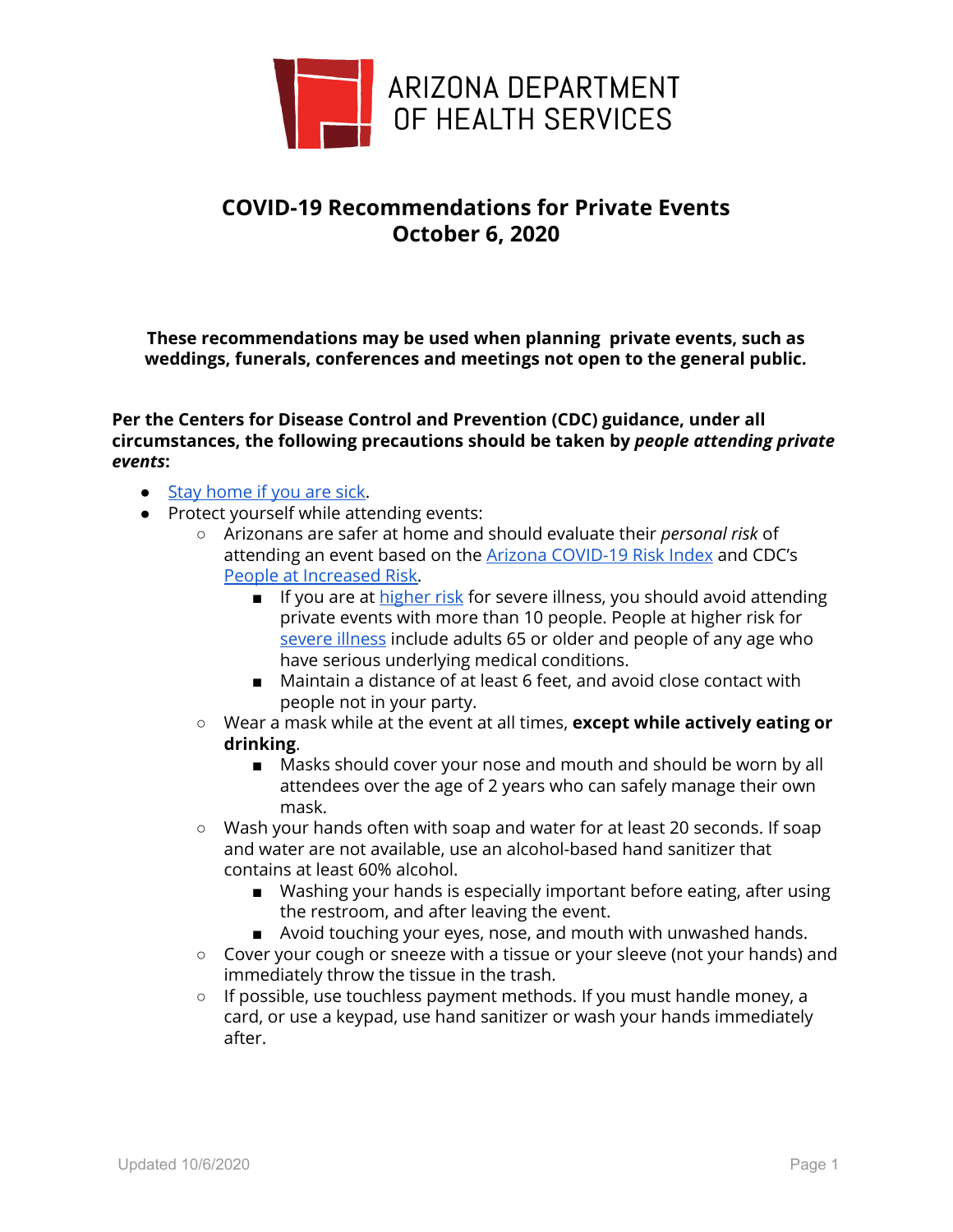## **The Arizona Department of Health Services recommends the following additional steps be taken by event planners and operators to ensure that employees and guests follow these guidelines:**

Comply with All Local, State, and Federal Laws Pertaining to Private Events

Require Physical Distancing

- $\bullet$  Limit occupancy to ensure appropriate physical distancing of guests.
	- Recommend limiting occupancy to 50% of the permitted fire code occupant load.
- Prioritize outdoor activities where physical distancing can be maintained as much as possible.
- Limit attendance or seating capacity or host smaller events in larger rooms.
- Change seating layout or availability of seating so that parties can remain at least 6 feet apart from other groups.
	- Block off rows or sections of seating.
	- Limit seating to alternate rows.
	- Clearly mark chairs that are not in use.
- Stagger and limit attendance times to minimize the number of guests at the venue.
- Use multiple entrances and exits and discourage crowded waiting areas.
	- Where possible, implement one-way traffic within the facility.
- Eliminate lines or queues if possible or encourage people to maintain physical distance.
	- Provide physical guides, such as tape on floors or sidewalks and signs on walls, to ensure that individuals remain at least 6 feet apart in lines (e.g., guides for creating one-way routes).
- Close communal spaces and common areas where people are likely to congregate and interact.
	- If unable to close the area, restrict access and have employees staff the area to enforce physical distancing.
	- Stagger use of shared indoor spaces such as dining halls, meeting rooms, and lounges as much as possible and clean and [disinfect](https://www.cdc.gov/coronavirus/2019-ncov/community/disinfecting-building-facility.html) them between uses.
- Consider requiring online reservations for events and limit the number of guests in the venue to allow for appropriate physical distancing.
	- Do not conduct back-to-back events.
	- Time between events is needed to allow for the air to recirculate and for staff to thoroughly clean spaces and equipment and provide proper ventilation.
- Arrange concession areas, entrances, ticket lines, waiting areas, lobbies, and hallways to enforce physical distancing.
	- Do not allow customers to wait in concession areas, entrances, ticket lines, waiting areas, lobbies, or hallways.
	- Assign staff to monitor areas where customers may congregate to enforce physical distancing.
	- Sanitize areas regularly between use.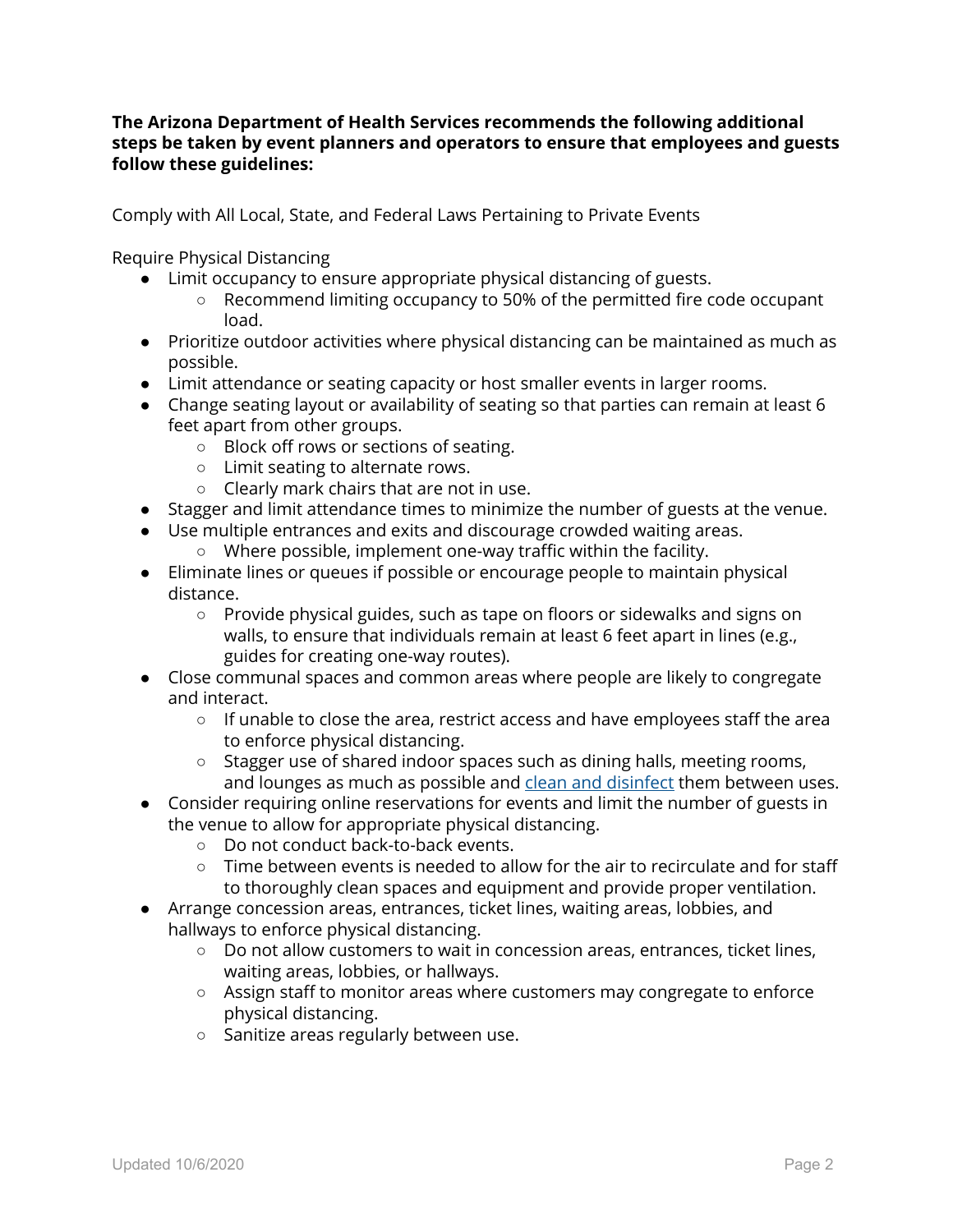Enforce the Use of Masks for both Employees and Attendees

- Enforce the use of masks for both employees and attendees.
- Remind attendees ahead of the event to bring and use [masks](https://azdhs.gov/preparedness/epidemiology-disease-control/infectious-disease-epidemiology/index.php#novel-coronavirus-mask-up) at the event.
- Provide all staff with information on proper use, removal, and washing of masks.

Enforce Healthy Hygiene Practices for Both Employees and Attendees

- Enforce handwashing, covering coughs and sneezes.
- Ensure adequate supplies to support healthy hygiene practices for both employees and attendees including soap and water, hand sanitizer with at least 60 percent alcohol (perhaps on every table and counter, if supplies allow), and single-use paper towels.
- Ensure hand sanitizer is available at or adjacent to entrances to the facility, restrooms and in employee work areas, or soap and running water readily accessible to staff and attendees at marked locations.
- Post physical and/or electronic signage at the entrance of public health advisories prohibiting individuals who are symptomatic from entering the premises.
- Post signs on how to stop the spread of COVID-19, including: proper hand hygiene, everyday protective measures, and proper mask etiquette.

Minimize Environmental Risk

- Ensure that ventilation systems of indoor spaces operate properly.
	- If weather permits, increase the circulation of outdoor air as much as possible by opening windows and doors, using fans, or other methods.
- Intensify cleaning, disinfection, and ventilation practices.
	- Wash, rinse, and sanitize food contact surfaces, food preparation surfaces, and beverage equipment after use.
	- Implement comprehensive sanitation protocols, including increased sanitation schedules for bathrooms.
	- Sanitize attendee areas after each sitting with EPA-registered disinfectant and use according to the label. Highly touched surfaces include but are not limited to:
		- Tables and tablecloths,
		- Bar tops and counters, and
		- Chairs/booth seats, armrests, beverage holders, handrails, and any other items that attendees may touch between each use.
	- Wipe any touchpads between each use.
	- Wipe any pens, counters, or hard surfaces between use or customer.
	- Provide access to soap and water for handwashing or an alcohol-based hand sanitizer, containing at least 60% alcohol, at clearly marked stations around the venue for use by employees and attendees. Require employees to regularly wash hands for at least 20 seconds.
	- Provide adequate supplies to support healthy hygiene behaviors, including soap, hand sanitizer with at least 60% alcohol, disinfecting wipes, tissues, and no-touch trash cans.
	- Schedule sufficient time to sanitize in between events.
	- Close areas such as drinking fountains that cannot be adequately cleaned and disinfected during an event.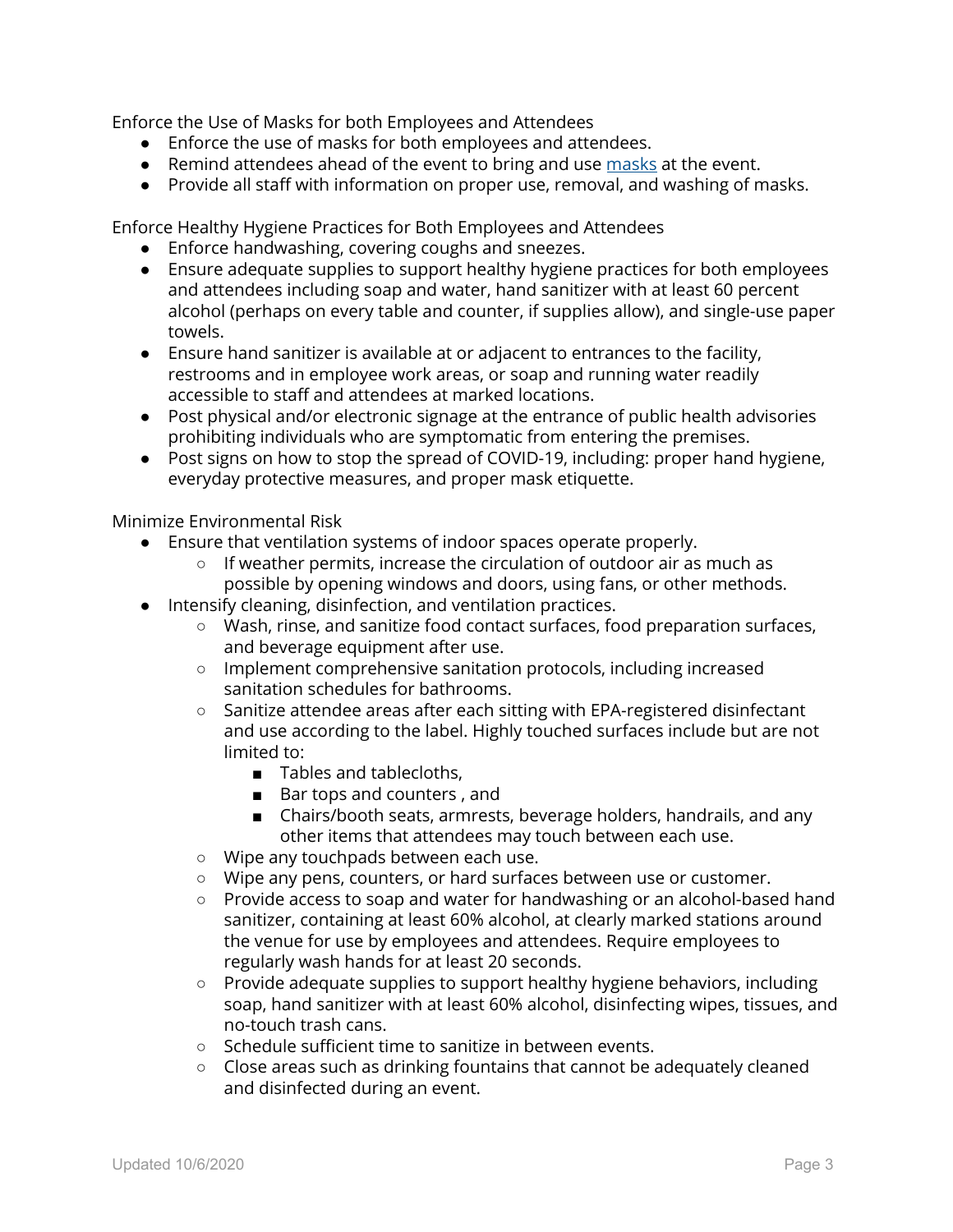- Consider limiting the number of people who occupy the restroom at one time to allow for physical distancing.
	- Do not allow lines or crowds to form near the restroom without maintaining a distance of at least 6 feet from other people. It may be helpful to post signs or markers to help attendees maintain the appropriate distance of at least 6 feet.
- Ensure that open restrooms are:
	- Operational with functional toilets.
	- Cleaned and [disinfected](https://www.cdc.gov/coronavirus/2019-ncov/community/clean-disinfect/index.html) regularly, particularly high-touch surfaces such as faucets, toilets, stall doors, doorknobs, countertops, diaper changing tables, and light switches.
		- Clean and disinfect restrooms daily or more often, if possible, with EPA-approved disinfectants against COVID-19.
		- Ensure safe and correct application of disinfectants and keep products away from children.
	- Adequately stocked with supplies for handwashing, including soap and water or hand sanitizer with at least 60% alcohol , paper towels, tissues, and no-touch trash cans.
	- If you are providing portable toilets, also provide portable handwashing stations and ensure that they remain stocked throughout the duration of the event. If possible, provide hand sanitizer stations that are touch-free.
- Communication Systems
	- Encourage staff and attendees to self-report to event organizers if they have [symptoms](https://www.cdc.gov/coronavirus/2019-ncov/symptoms-testing/symptoms.html) of COVID-19.
	- Advise attendees prior to the event or gathering that they should not attend if they have symptoms of, a positive test for, or were recently exposed (within 14 days) to COVID-19.
	- Notify staff and attendees of cancellations and restrictions in place to limit people's exposure to COVID-19 (e.g., limited hours of operation).

Ensure Safe On-site Dining:

- If the event includes food service, refer to the ADHS [Requirements](https://azdhs.gov/documents/preparedness/epidemiology-disease-control/infectious-disease-epidemiology/novel-coronavirus/community/bars-nightclubs-dine-in.pdf) for Restaurants & Bars [Providing](https://azdhs.gov/documents/preparedness/epidemiology-disease-control/infectious-disease-epidemiology/novel-coronavirus/community/bars-nightclubs-dine-in.pdf) Dine-In Services.
- Bar top or counter seating is not allowed, unless each party is spaced more than 6 feet apart or is separated by glass, plexiglass or some other type of divider.
- Establishments with indoor or outdoor dining areas shall ensure more than 6 feet of physical distance between tables, benches or other areas to sit while dining.
- Eliminate instances where customers serve their own food, including salad bars and buffets.
- Avoid using or sharing items that cannot be properly sanitized such as menus, condiments, seasonings/flavorings and any other food. Instead, use disposable or digital menus, single-serving condiments, and no-touch trash cans and doors.
- Concession areas must wash, rinse, and sanitize food contact surfaces, food preparation surfaces, and beverage equipment after each use.
- Do not provide alcoholic beverages other than at a concession area with clean glasses.
	- Wash, rinse, and sanitize beverage equipment after each use.
	- Consider using single-use beverage equipment if proper cleaning and sanitization cannot be maintained.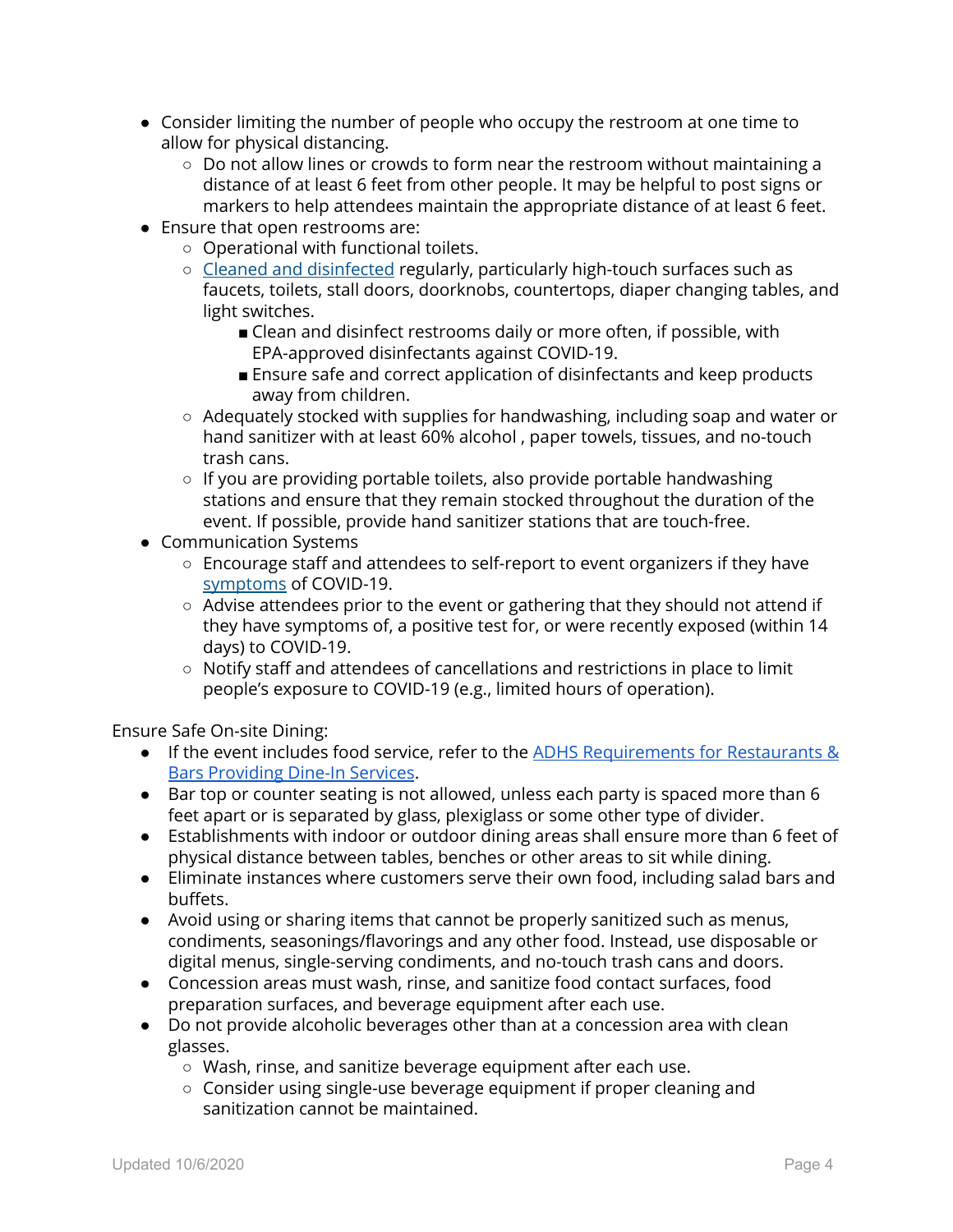Prohibit High Risk Activities

- Dancing Dancing is temporarily prohibited (with the limited exception below) and anyone with a dance floor or dance space must close that section to the public or repurpose it for seating to allow for greater physical distancing.
	- Dancing can be allowed in special circumstances where the dancers can be limited to a small number or specific guests, such as a dance competition where one couple is on the floor at a time and/or a father-daughter/mother-son/wedding party dance at a wedding
- Parlor games parlor games (such as pool, darts, or other games commonly associated with eating and drinking establishments) shall temporarily be closed.
- Karaoke Karaoke or other live performances in which customers are active participants shall be temporarily halted.

## **The Arizona Department of Health Services recommends the following additional steps be taken for** *staff:*

- Require sick employees to stay home and not return to work until they have met [criteria](https://www.azdhs.gov/documents/preparedness/epidemiology-disease-control/infectious-disease-epidemiology/novel-coronavirus/public-resources/release-from-isolation.pdf) to return to work.
	- Employees who appear to have symptoms or who become ill while at work should immediately be separated from others and sent home.
	- Document and communicate sick leave policies to employees and staff.
- Implement flexible sick leave policies that permit adherence to public health isolation and quarantine guidance.
- Masks and frequent handwashing are required for all staff.
	- Develop standards for the use of masks by employees at all times.
	- Develop and enforce handwashing policy for food servers as it exists in the Food [Code](https://www.azdhs.gov/documents/preparedness/epidemiology-disease-control/food-safety-environmental-services/az-food-code.pdf).
- Implement symptom screening for employees prior to the start of their shift.
	- Conduct wellness/symptom checks, which may include temperature checks for all personnel, at the door and before the opening of the establishment.
- Assign duties to vulnerable workers that minimize their contact with attendees and other employees.
- Train all employees on appropriate cleaning and disinfection, hand hygiene, and respiratory etiquette.
- Ensure that all employees are notified of new venue rules and any changes in rules.
- Ensure that employees maintain at least 6 feet of separation from other individuals, when possible.
- Provide appropriate personal protective equipment (PPE) for employees in accordance with public health recommendations.
- Provide adequate supplies in employee workspaces to support healthy hygiene behaviors, including soap, hand sanitizer with at least 60% alcohol, disinfecting wipes, tissues, and no-touch trash cans.
- Train all employees in the above safety actions.
- See Department of Labor and Occupational Safety and Health [Administration](https://www.dol.gov/coronavirus) (OSHA) COVID-19 guidance for [employers](https://www.dol.gov/coronavirus) and workers.
- Limit, stagger, or rotate shifts and attendance times.
	- Consider ways to significantly reduce the number of attendees.